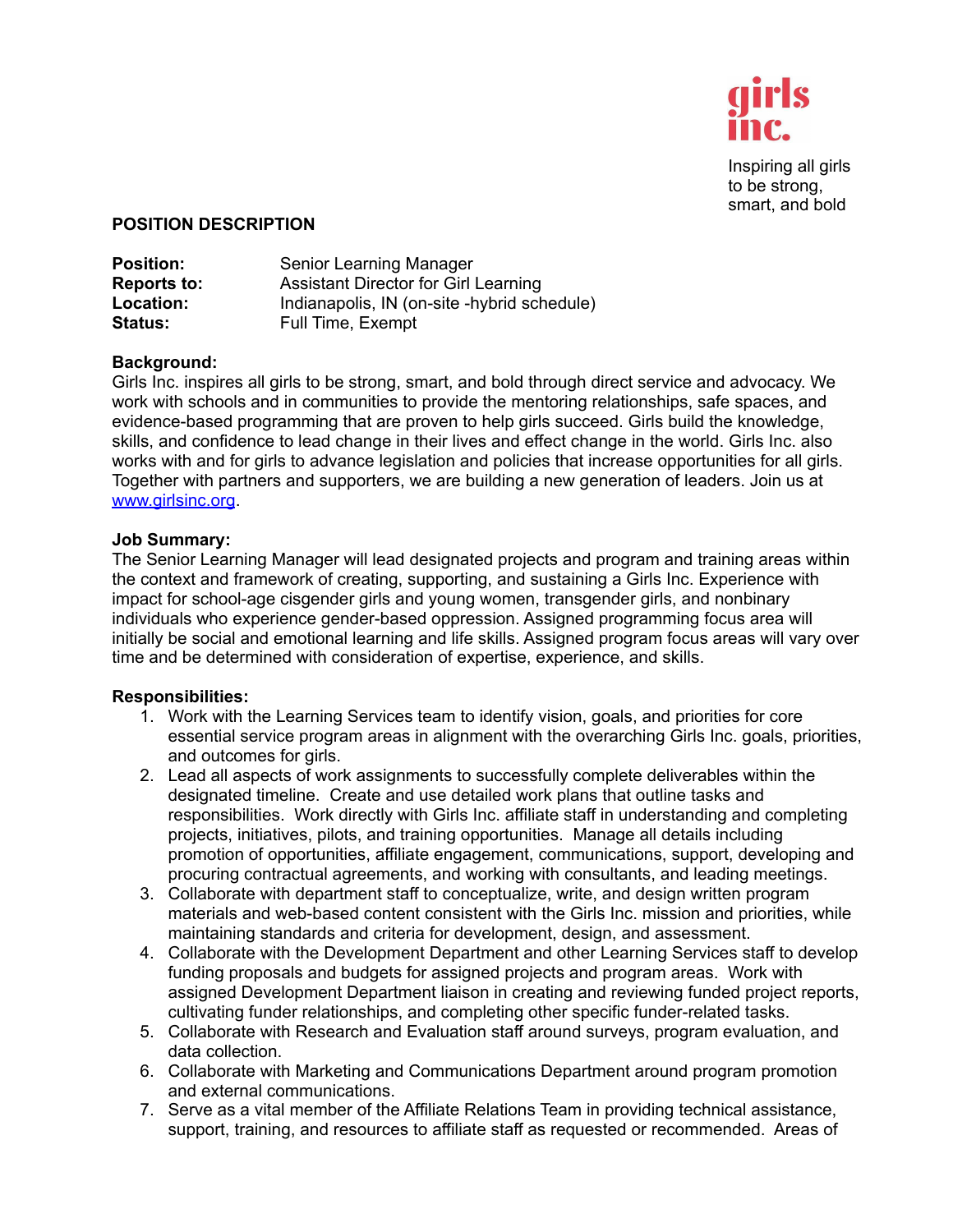support and assistance may be both program content specific or general programming and training within the context of the Girls Inc. Experience.

- 8. Collect information on program related successes including photos, girls' stories of impact, quotes, and effective partnerships.
- 9. Develop, monitor, and report on assigned budgets and initiate project related financial transaction processes.
- 10. Work with others to develop and pursue innovative strategies to reach un-served and underserved populations of girls, using information and technology and other marketing and distribution methods to assist affiliates in extending the Girls Inc. programming reach.
- 11. Work with the designated Learning Services staff as the subject matter expert to design agendas, content, and supplemental material for use in in-person or virtual training, and promote learning materials and opportunities. Manage contractual agreements with hired consultants/trainers according to established organizational and department procedures, and provide learning event follow-up support and technical assistance as needed to participants. Work with designated staff and consultants to assess effectiveness and determine how to enhance future learning events and opportunities.
- 12. Plan, lead, and/or assist with meetings, summits, and other department and organizational events as assigned.
- 13. Engage national and affiliate staff, girls, and external subject matter experts in advisory roles in the program and resource development processes as often as practical and feasible.
- 14. Develop projects for and supervise interns as assigned.
- 15. Work with VP of Learning, other Learning Services and Affiliate Relations Team staff to achieve annual organizational objectives relevant to the strategic plan and priorities.
- 16. Perform other duties as assigned.

**Supervisory Responsibilities:** Supervise Interns and trainers/consultants as assigned.

# **Skills and Qualifications:**

- 1. Degree from four-year college or university in Education, Curricula Development, Youth Development, Informal Education Program Development, Recreation, or related area
- 2. Experience:
	- At least three years related experience including prior program/project management experience, informal education programming, youth development, and program development.
	- Experience with training adults in-person and virtually.
	- Knowledge of youth development field, girls' developmental characteristics, and promoting inclusion and belonging required.
	- Understanding of budget development, financial management, and grants management for federal and private funding.
	- Experience representing diverse, multicultural populations.
- 3. Skills:
	- Excellent project management skills.
	- Ability to work both independently and collaboratively to achieve project goals and willingness to focus on varying program topic areas.
	- Budget development and expense tracking.
	- Proficiency in a Windows-based PC environment (word processing, spreadsheet, database).
	- Detail oriented, well organized, and possess strong written and verbal communication skills with the ability to speak effectively before groups. Willingness and ability to adapt communication style based on audience. The ability to speak and read Spanish is a plus.
- 4. Ability and willingness to travel approximately 10% of time. Travel may range from one day to one week.